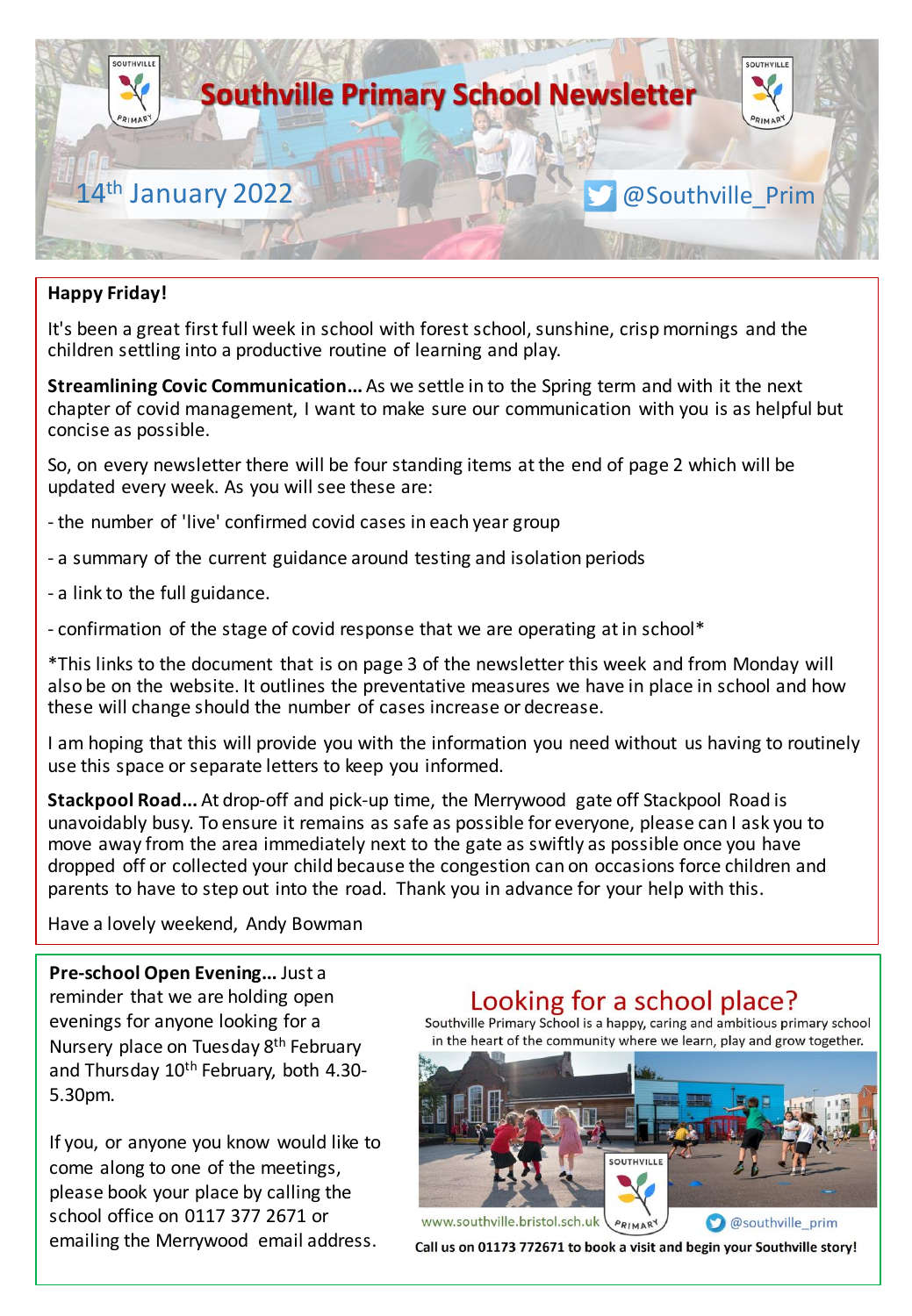Key Stage 2 Sports kit... If your child or older sibling has represented the school in a sporting activity in recent years (!!) please can you a look through drawer units at home to see if any of our school sports kit is lurking somewhere. If you have, please can you deliver it back to school. We seem to be missing a number of purple items.

**Medical appointments...**

Please can we remind all parents and carers that the office team need proof of medical appointments before they will send for the children. Ideally this will be sent before the day. Thank you for your help with this.

Thank you

# **Free Courses for Parents:**

- 1. **Positive Parenting (Triple P):** online (zoom), evening or daytime courses, starts 19th and  $21<sup>st</sup>$  January. 8 groups sessions, 2 1:1 sessions. Find out more here: https://widerworld.org.uk/parent-support. Sign up using the following link: https://forms.gle/G9BXYT4LThnmaUz66
- 2. **Boost** confidence-building family learning: delivered in your school. Parents and children learn together, side-by-side. We are looking for a partner school to deliver this 6-week course which looks at building resilience, setting goals, overcoming barriers, solving problems and working well with others. We need a minimum of 7 parents\* to go ahead. Sessions are 2hrs in duration. More info here: https://wider-world.org.uk/boost. Use the following link to sign up: https://forms.gle/AnXXKoRrcuu1xZMT7
- 3. **Growing Healthy Eating Habits**: an online course (zoom) for parents providing information and guidance to help them ensure their children develop healthy eating habits. Topics include mealplanning, nutrition, mealtimes, food labelling and more. It starts as soon as have enough parents signed up. Refer or sign up using the following link: https://forms.gle/1A8w2y91XuXFJYch6.

**Current Covid Cases…** As of today, here are the confirmed covid cases in each year group within the last 9 days (ie since the start of term):

Nursery: 1 Reception: 3 Year 1: 1 Year 2: 3 Year 3: 2 Year 4: 0 Year 5: 2 Year 6: 0 *We are currently at stage 2 of our outbreak response* 

*plan due to the national monitoring of the impact of the omicron variant.*

**Current Covid Guidance…** Here is a summary of the current Covid guidance:

**ONGOING:** Covid symptoms must be followed up with a PCR test.

**NEW**: if you/your child is symptom-free and gets a positive lateral flow result you do not have to get a follow-up PCR test but should begin the 10 day self-isolation period.

**From 17th January:** Children and double vaccinated adults can end the 10 day isolation period after 5 full days provided they have had two negative lateral flow results 24 hours apart on the 5th and 6th day and do not have a temperature.For example, if they test negative on the morning of day 5 and the morning of day 6, they can return to their education or childcare setting immediately on day 6

**NEW**: Identified close contacts who are children or double vaccinated do not have to isolate provided they have daily negative lateral flow tests and remain symptom-free (if symptoms develop, isolation begins immediately).

You can read the guidance in full here: https://www.nhs.uk/conditions/coronavirus-covid-19/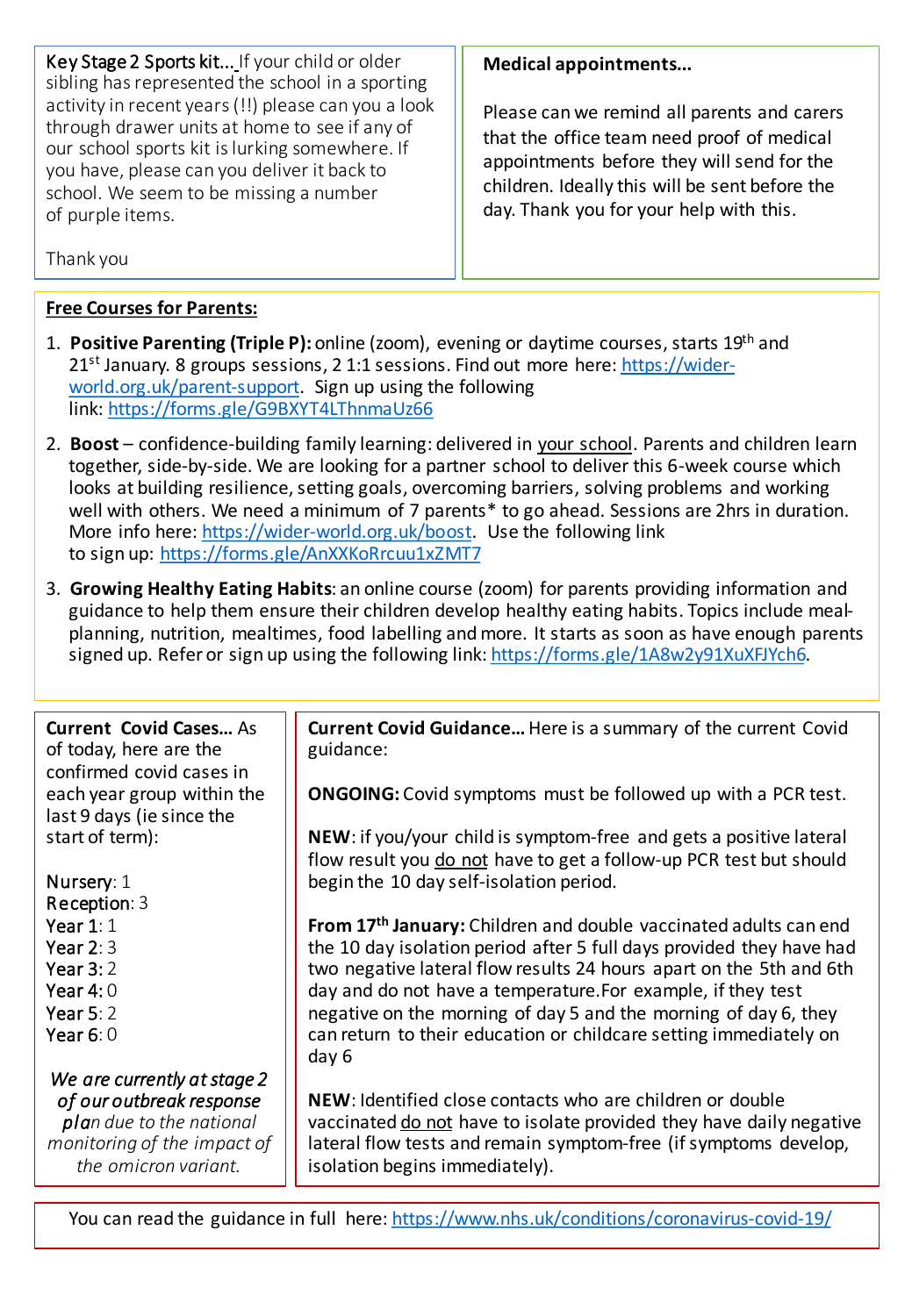

# **Southville Primary Covid Outbreak Response Plan January 2022**



|                               | Covid levels in school are low and there are no significant clusters.<br>The rate of spread between non-family members is low.                                                                                                                                                                                                                                                                                                                                                                                                                                                                 |  |
|-------------------------------|------------------------------------------------------------------------------------------------------------------------------------------------------------------------------------------------------------------------------------------------------------------------------------------------------------------------------------------------------------------------------------------------------------------------------------------------------------------------------------------------------------------------------------------------------------------------------------------------|--|
| $\blacktriangleleft$<br>Stage | Ventilation is maximised in all shared areas<br>$\overline{\phantom{a}}$<br>Face coverings are available to staff and optional<br>Staff carry out Lateral Flow Testing twice a week<br>Regular and thorough handwashing is actively encouraged<br>There is ready access to hand sanitiser in all classrooms and shared areas<br>Entrance to the hall for lunches is staggered and children sit within class groups<br>(Merrywood) or year groups (Myrtle)<br>Additional cleaning of high contact surfaces is maintained                                                                        |  |
|                               | A small cluster develops in one or more year groups.                                                                                                                                                                                                                                                                                                                                                                                                                                                                                                                                           |  |
| Stage                         | National guidance tightens due to high case numbers.<br>All of the above measures remain in place, plus:<br>Face coverings are available to staff and strongly encouraged in shared (non-classroom)<br>areas<br>Online assemblies replace 'in-person' assemblies<br>Whole staff briefings/ meetings are held online or outside<br>Visitors to school are asked to wear a face covering unless exempt                                                                                                                                                                                           |  |
| m<br>Stage                    | The number of cases in a particular class is considered a concern by UK Health Security Agency.<br>National guidance tightens due to high case numbers.<br>All of the above measures remain in place, plus:<br>Face coverings are mandatory in shared (non-classroom areas) unless exempt<br>Separate toilets are demarcated for the year group(s) where the outbreak is                                                                                                                                                                                                                       |  |
|                               | The number of cases in a particular year group is considered a concern by UK Health Security                                                                                                                                                                                                                                                                                                                                                                                                                                                                                                   |  |
| 4<br>Stage                    | Agency.<br>National guidance implies the need for partial return to separate bubble groups.<br>All of the above measures remain in place, plus:<br>Identified year group(s) have a slightly staggered start and end to the day and/or<br>separate entrance points to the school grounds<br>Children remain within their class group for all teaching<br>Identified year group(s) operate as a bubble, with separate play times and lunch eaten in<br>the classroom<br>Parents are not permitted on site<br>Only essential visitors/contractors are allowed on site<br>$\overline{\phantom{a}}$ |  |
| <u>in</u><br>Stage            | The number of cases in a particular class is considered a concern by UK Health Security Agency.<br>National guidance imposes the need for whole or partial return to separate bubble groups.<br>All of the above measures remain in place, plus:<br>Some in-school teaching for the affected class(es) is live-streamed via Google Meets                                                                                                                                                                                                                                                       |  |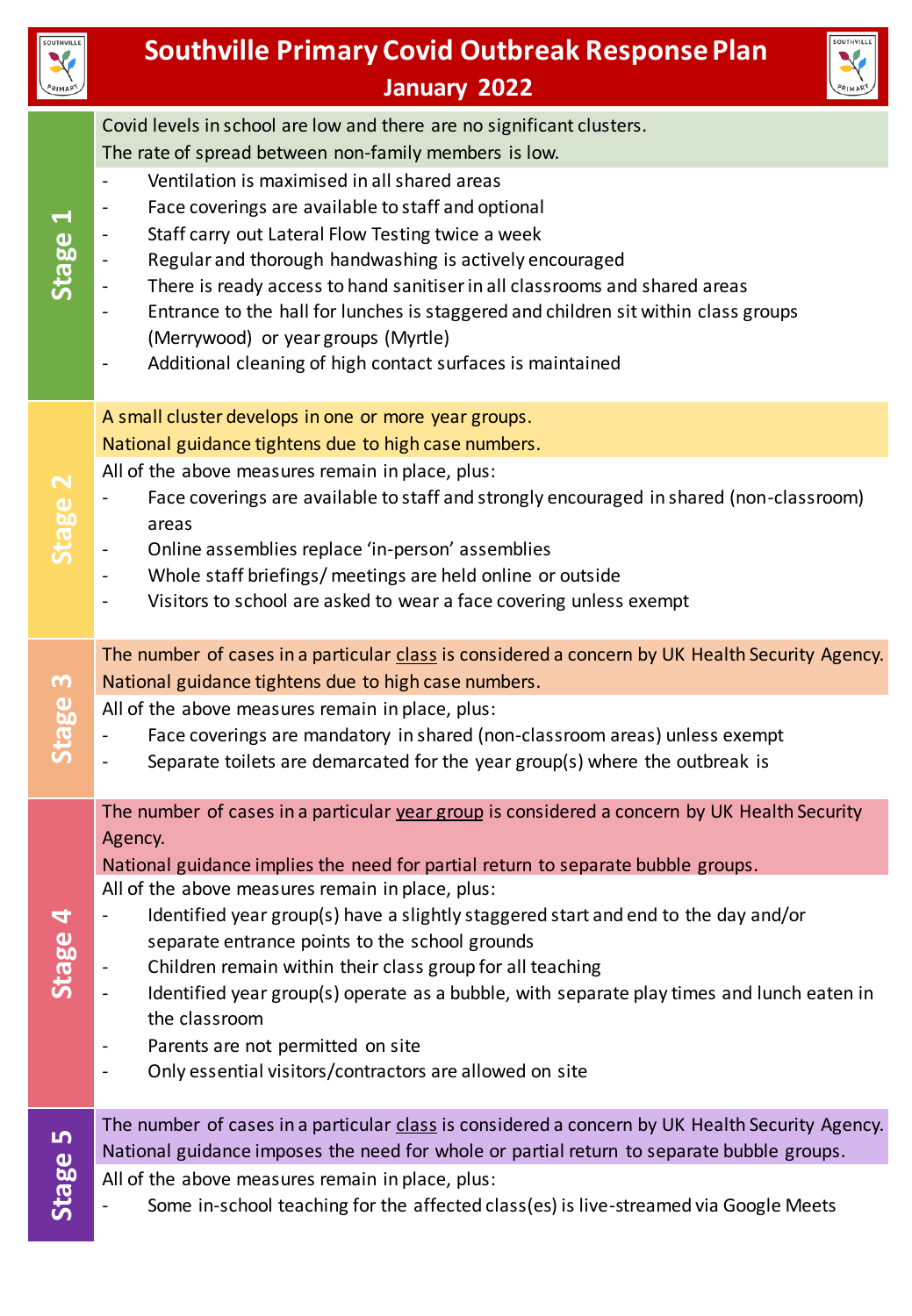#### **Nursery…**

Seahorse class children have continued to welcome our new starters to our class this week -Well done you friendly bunch!

This term we are lucky to have Mr Ben (LSA) working in Seahorse Class. He will be having the keyworker children that Miss Brown had in her group for Term 1 and 2 (originally intended to be Mrs Jones's group). Mr Ben will continue working with this group of children for this school year.

#### **Reception…**

Dear Families,

This week our focus is rockets. We will be making junk model rockets in class and then using these later in the week to inspire our writing.

Each week our children will be accessing resources from our continuous provision. Here are our specific focuses for the next week:

| <b>Area of Learning</b>                                     | Week beginning 17.01.22                                                                                                                                                                                                    |
|-------------------------------------------------------------|----------------------------------------------------------------------------------------------------------------------------------------------------------------------------------------------------------------------------|
|                                                             |                                                                                                                                                                                                                            |
| Personal, Social and Emotional<br>Development (PSED)        | Setting a Goal<br>Zones of Regulation                                                                                                                                                                                      |
| <b>Communication and Language</b>                           | Philosophy - what would happen if everyone on<br>$\bullet$<br>Earth jumped at the same time?                                                                                                                               |
| <b>Physical Development</b>                                 | Ball Skills - Throwing and Catching                                                                                                                                                                                        |
| Literacy                                                    | Focus Text: The Man on the Moon<br>Phonics - words ending in 's' and blending for<br>reading<br>Writing task - labelling a junk model rocket<br>Reading Practice Sessions - guided reading in<br>$\bullet$<br>small groups |
| <b>Mathematics</b>                                          | 6, 7, 8<br>Making pairs                                                                                                                                                                                                    |
| <b>Understanding the World</b>                              | Family celebrations<br>Forest School - Friday 21st Jan - Jellyfish<br>Experimental cookery -                                                                                                                               |
| <b>Expressive Arts and Design</b>                           | Junk model rockets<br>Music - songs about planets<br>Forest School craft                                                                                                                                                   |
| <b>Characteristic of Effective</b><br><b>Learning focus</b> | Creative and critical thinking - working with their<br>ideas                                                                                                                                                               |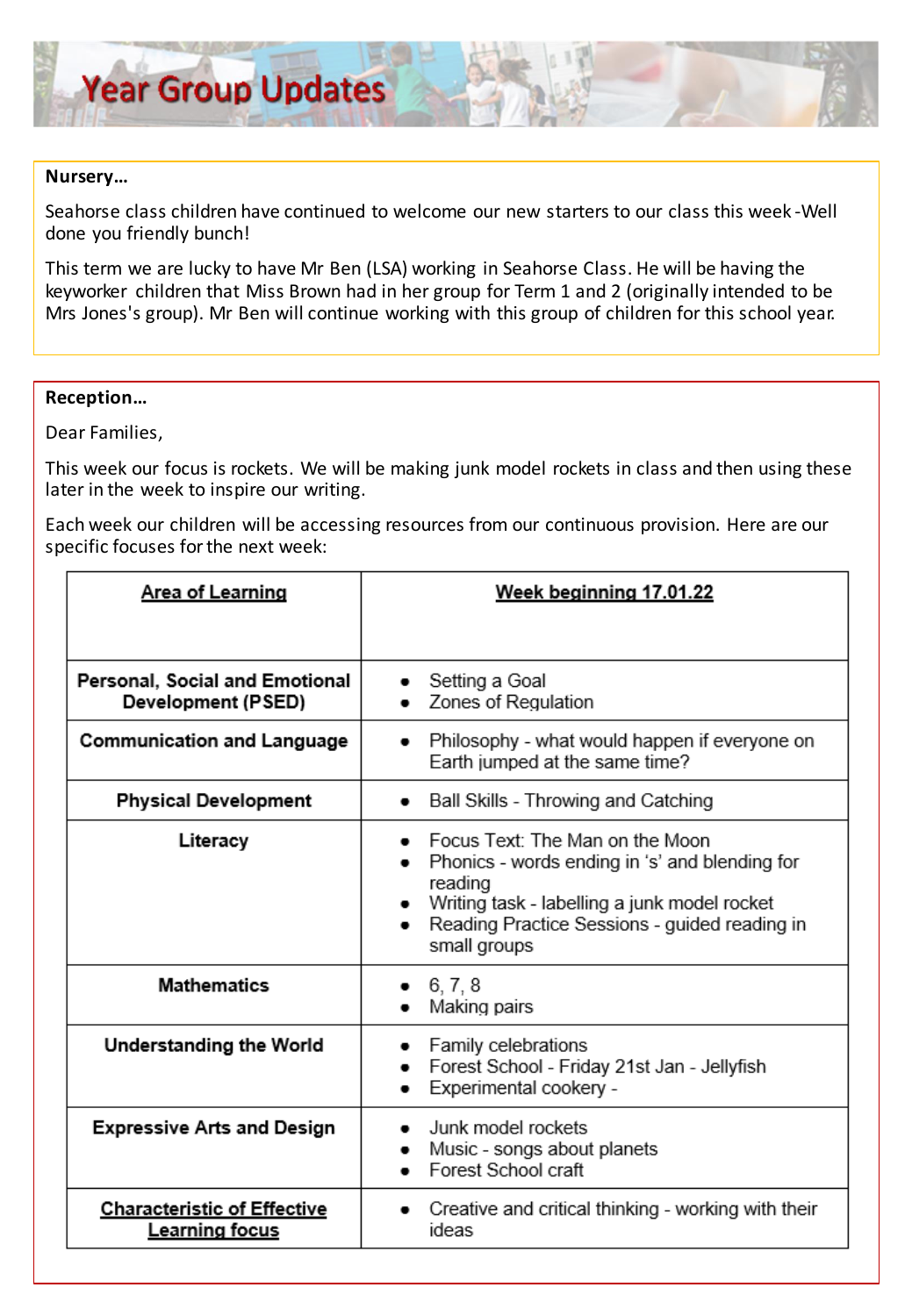#### **Rec continued…**

#### **Additional Information**

#### Reading records

Class teachers will still be changing reading books on their designated days and sending them home again. Our new reading system means that the children are now reading in small groups three times a week with different focuses for each session. This will not be recorded in reading records but of course, teachers will still be checking that reading has been completed at home every week.

#### Junk modelling

This week we are making junk model rockets. Any recycling from home would be greatly appreciated - especially plastic bottles, milk cartons etc that we can use for the body of the rocket!

#### Toys

Please can we ask that children do not bring in toys from home in school at this time. We do not want things from home to get lost or broken in school. Thank you for your understanding.

#### **Year 2…**

We have been enjoying getting into the swing of our 'Power of Pictures' topic. The children loved dressing up last week as different Roald Dahl characters. Thank you for all your hard work at home with their creative costumes!

#### **PE**

PE days this term are:

**Falcon:** Monday and Wednesday

**Fox:** Monday and Friday

**Flamingo:** Tuesday and Thursday

#### **Year 3…**

It is not long until our exciting trip to the Roman Baths on Friday 28th January. Please log onto Pupil Asset to ensure you have given your consent and payment has been made.

Please continue to check Google Classrooms regularly, for homework, spelling and times table grids for the term.

#### **Year 4…**

#### **Swimming**

Please can we remind all parents and carers that swimming kits are needed for this term. Please can the children remember to bring them in every Wednesday.

#### **Year 6…**

year 6 'Drop Everything and Read' sessions are on Tuesday mornings.

Please can you make sure that your child brings their school reading book and reading record into school on this day.

Thanks

The Year 6 Team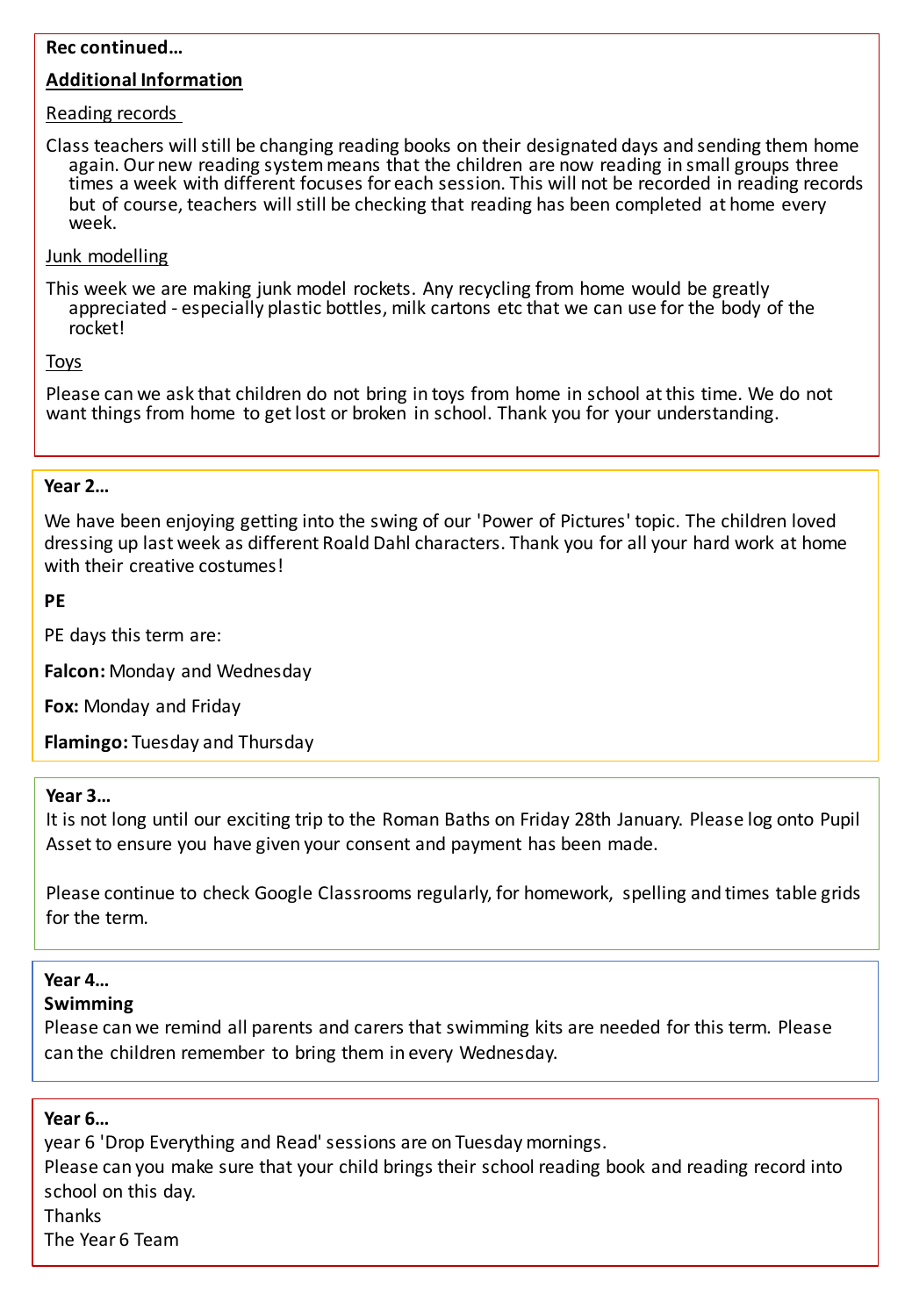

Firstly, thank you to everyone who attended Wednesday's PTA meeting, it was lovely to meet in person again, and for so many to join us via zoom too. The minutes for the meeting will be shared shortly, along with the minutes from Novembers AGM.

Secondly thank you to all of you who completed the survey, nearly 200 responses were received. The results speak for themselves; you all want events back on!



You are all also happy to have events run for the whole year group, with most parents wanting disco's, quiz nights, games nights and a summer fayre. With that in mind, please add these dates to your dairies:

- « Reception Beginners Ball- 3rd March
- « Spring Disco Y1, Y3, Y5- 24th March
- « Spring Disco Y2, Y4, Y6- 31st March

Further details will follow, and events will be dependent on covid numbers to ensure our whole school community remains protected.

# **Lost Property:**

The lost property boxes at Merrywood and Myrtle site will be emptied next **Friday 21st January**. Myrtle site lost property was sorted this morning and all labelled items have been passed to the office to distribute to the correct classes. Merrywood site will be collected next Friday 21st, with labelled items returned Monday and all salvageable items will be washed and sold at a future PTA second hand uniform sale. Please check the boxes at both sites over the next week for any items your child may have lost before they are emptied. Going forward the boxes will be checked as regularly as possible and items will be returned or if unlabeled, they will be taken for second hand uniform sales.

# **Lantern Parade:**

Year 3 children are scheduled to take part in this year's Lantern Parade to represent Southville Primary. The lantern parade has been re-arranged for the 12th February. Thank you for those Y3 parents who have already donated to the PTA for the lantern parade fee, should you wish to make a voluntary contribution, please donate via PTA events: https://www.pta-events.co.uk/southvilleprimarypta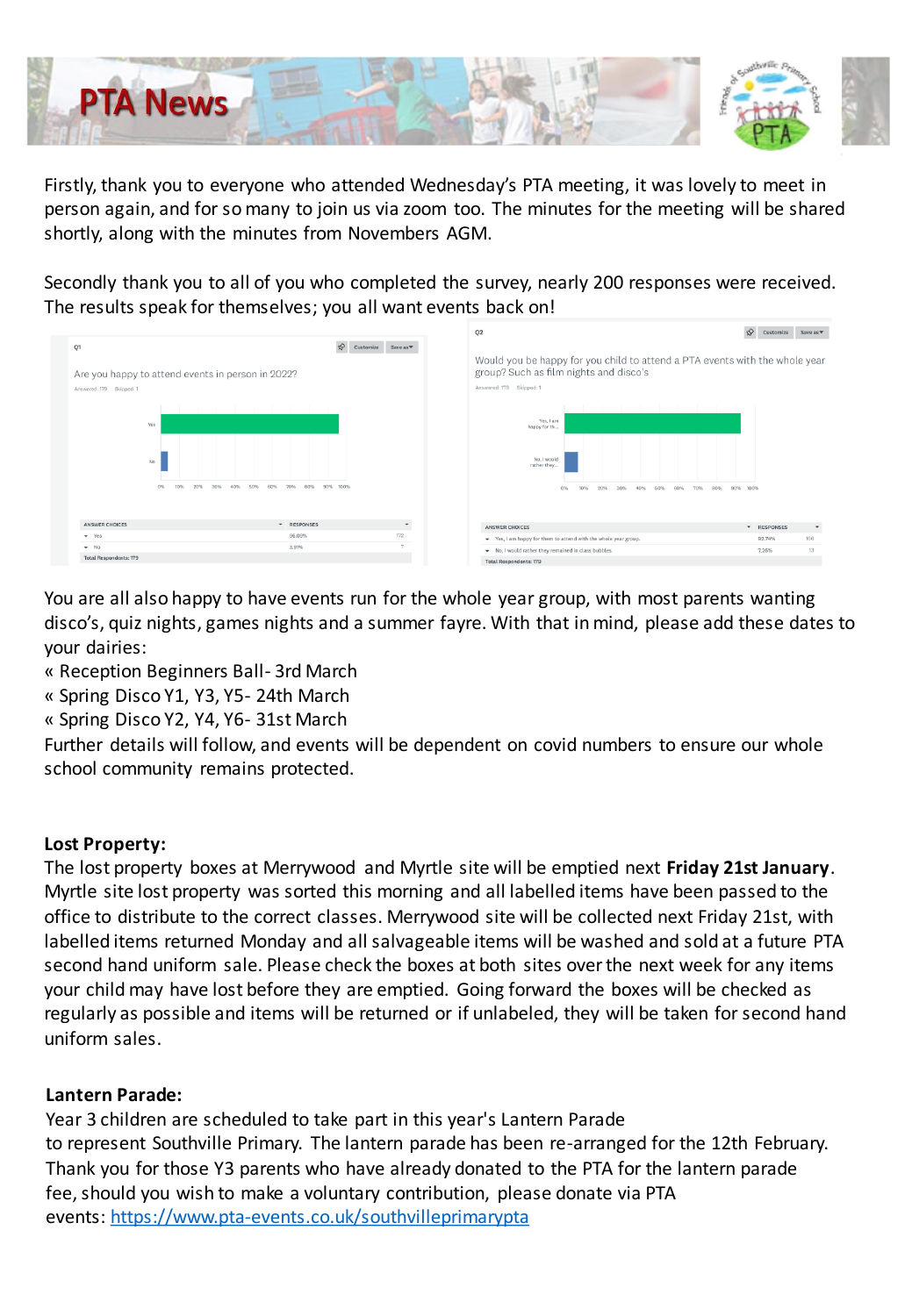# **Donation:**

We had a very generous match funded donation from the John Laing Charitable Trust of £1500 thank you to our year 4 parent, Mithi Shafiq as this is from the trust who her father-in-law works for. It is with special thanks from the PTA for this donation. We will look to use this money towards the new library at Myrtle Site.

Do you work for a company who does match funding? A list of match funding companies can be found on the PTA Facebook page: https://www.facebook.com/groups/734023813350596 You will need to be a volunteer at one of our future events and your company may agree to match the monies raised.

# **Camping Trips:**

The PTA do not organise camping trips. These trips are coordinated by some very willing parents in each year group, they are a great way for everyone to get together for a weekend and the children absolutely love camping with their friends! There is a sharable calendar on the PTA Facebook page (link as above) to avoid trips being organised on the same weekend as another year group.

Meeting Minutes:

The minutes from the AGM in November, and the minutes from the meeting this week will be added to the PTA section on the school website. Going forward this is where they will be stored: https://www.southville.bristol.sch.uk/parent-information/pta/

# **Meeting Minutes:**

The minutes from the AGM in November, and the minutes from the meeting this week will be added to the PTA section on the school website. Going forward this is where they will be stored:

https://www.southville.bristol.sch.uk/parent-information/pta/